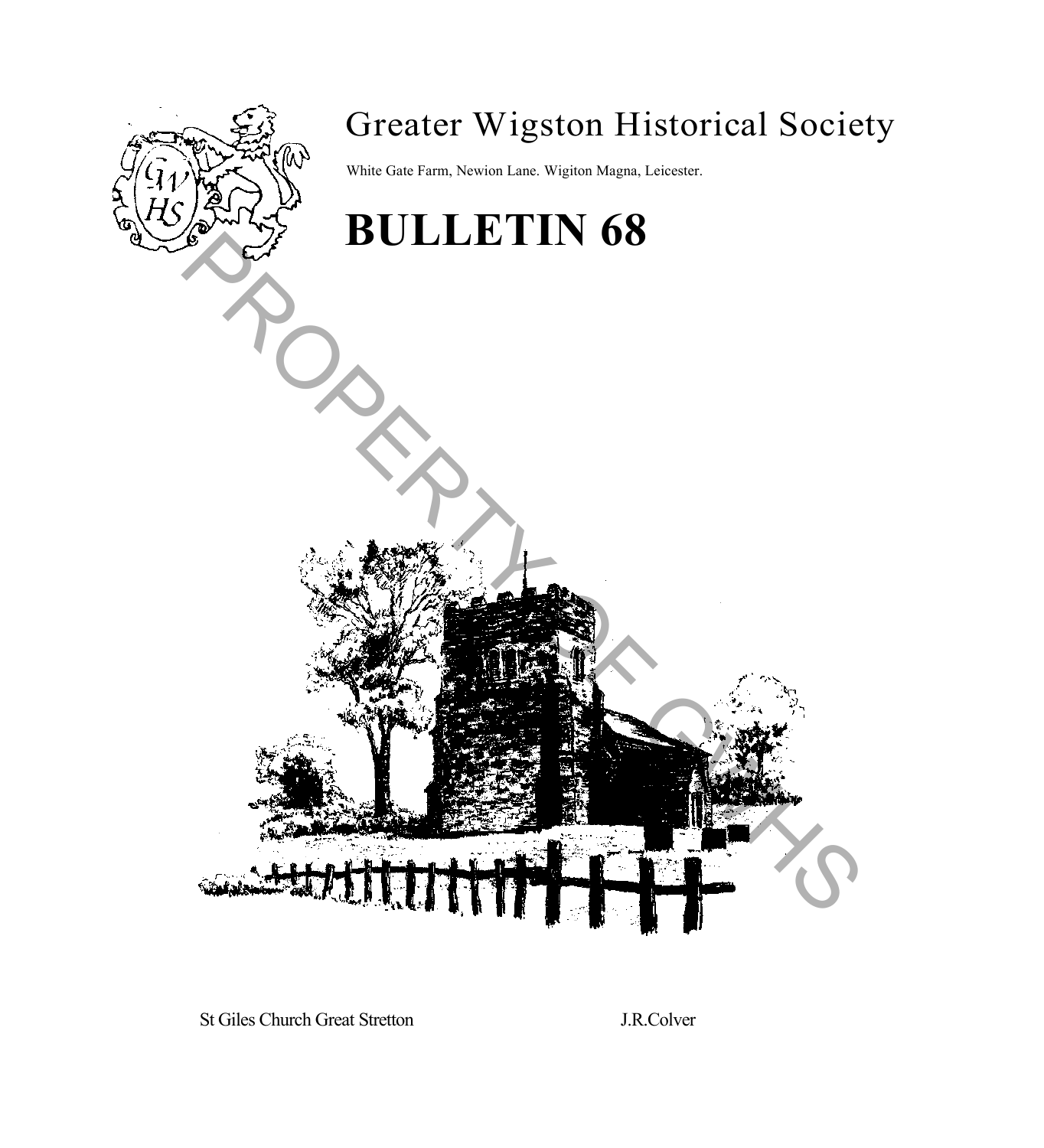#### **PROGRAMME OF MEETINGS - FEBRUARY TO SEPTEMBER 2004**

#### **Wednesday 18th February 2004**

A.G.M. followed by History of Brocks Hill Millennium Park - Duncan Lucas 7.30p.m. U.K. Church Boys' Brigade Rooms.

## **Wednesday** 17<sup>th</sup> **March 2004**

Looking for a Black Sheep - Linda Hotchkiss (Lines. R O). To be confirmed 7.30p.m. U.R. Church Boys' Brigade Rooms.

## **Wednesday 21st April 2004**

Calke Abbey - Mrs. Gillespie from National Trust 7.30p.m. U.R. Church Boys' Brigade Rooms.

#### **Wednesday 19th May 2004**

Visit to Barrowden, tour of church & village, with Graham & Linda Worrell. Stop for a drink on way home. Coach from Paddock Street 6.30p.m.

#### **Wednesday 16th June 2004**

Visit to Market Harborough, tour of the town, with Colin Crosby. To be followed by meal to be arranged. Meet Paddock Street 7.00p.m. to share transport. **Nednesday 1<sup>79</sup> March 2004**<br> **Now the Share 2014**<br> **Now The Share Share 12044**<br> **PROPERTY OF GWARE TOWER THEROPE THE SERVICE CONSULS CONSULS CONSULS CONSULS CONSULS CONSULS CONSULS CONSULS USE TO A USE OF SHARE With Grad** 

# **Wednesday 18th August 2004**

Old Wigston in slides & film - Peter Clowes 7.30p.m. U.R. Church Boys' Brigade Rooms.

# **Wednesday 15th September 2004**

Visit to Unitarian Church, East Bond Street, Leicester Meet Paddock Street 7.15p.m. to share transport.

The Bulletin is published three times a year on 1 st February, June and October. Articles etc. (which are always welcome) should be submitted to the editor three clear weeks before the publication date please.

\* \* \* \* \* \* \* \* \* \* \* \* \* \* \* \* \* \* \* \* \* \* \* \* \* \* \* \* \* \* \* \* \* \* \* \* \* \* \* \* \* \* \* \* \*

Editor: Tricia Berry, 7 Wensleydale Road, Wigston. Leics. LEI8 3RX.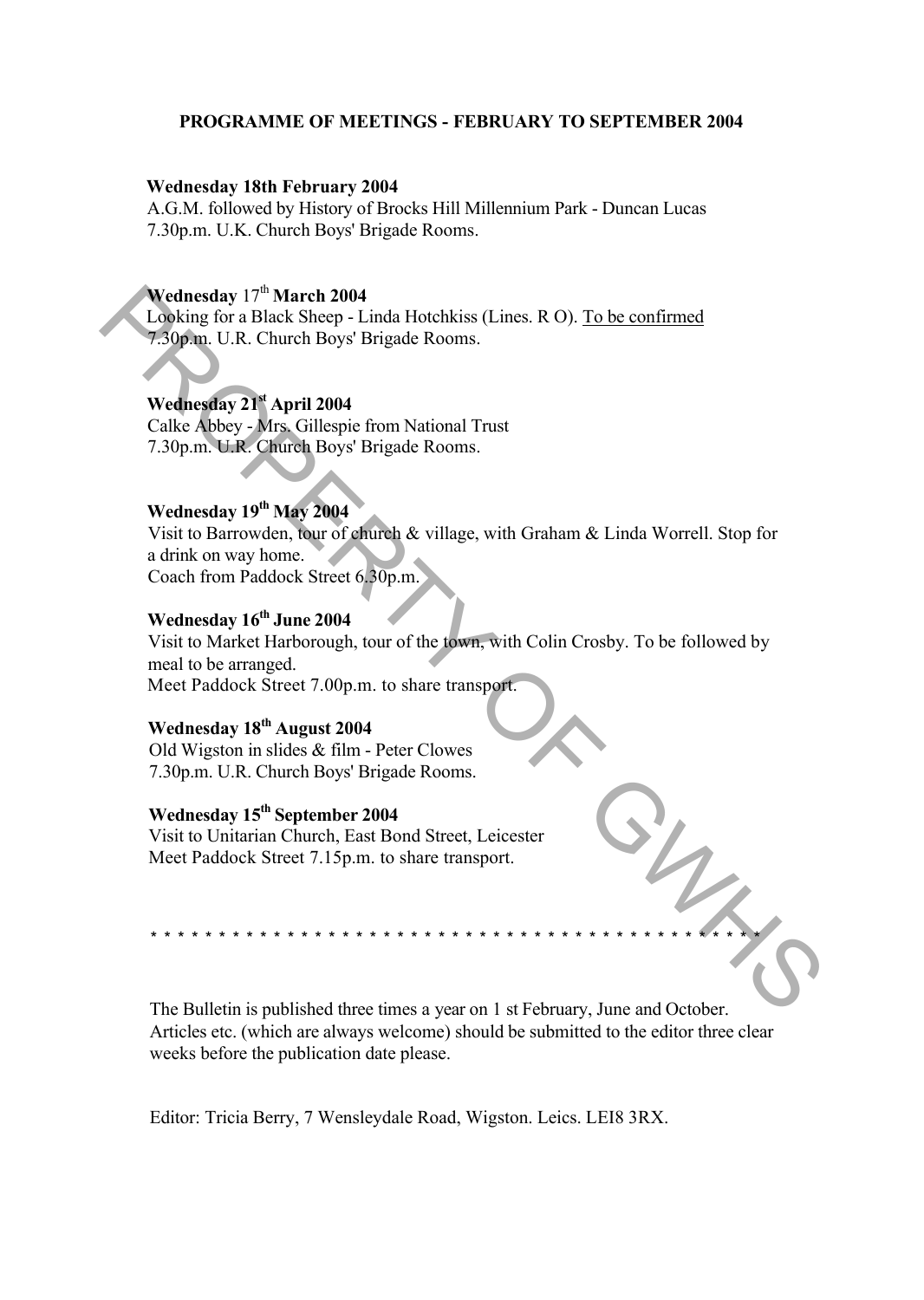#### **FRONT COVER**

Jim Colver's drawing for the cover this time features St. Giles Church, Great Stretton. Standing all alone in a field, tiny and remote, it has a very low west tower of unknown date and a Norman doorway. The rest of the building was reconstructed in 1838 from old materials. Inside there is an octagonal, Decorated font, with panels displaying flowing tracery.

Clear earthwork remains of the streets, property boundaries, and a moat from the manor house of its deserted village, can be seen round the church.

# **OCTOBER MEETING**

In October we welcomed back Mick Rawle who spoke this time on the effects on the village labourer of Enclosure of the open fields during the period 1760-1832. He warned us in advance that this would be a very sad tale and so it proved to be.

\* \* \* \* \* \* \* \* \* \* \* \* \* \* \* \* \* \* \* \* \* \* \* \* \* \* \* \* \* \* \* \* \* \* \* \* \* \* \* \* \* \* \* \* \*

From the time of the Conquest England had been run on a Feudal system. It was headed by the king, who theoretically owned all the land, some of which he retained for his own use (Crown Land), some he gave to the Monasteries (Church or Glebe Land) and the rest was divided into estates (manors) and granted to his Lords as reward for their allegiance. The Lords sub-let farms on their estates to tenant farmers and smaller plots to cottagers. Squatters were allowed to erect basic mud houses on the common land, also owned by the Lord, and worked so many days per year on his land in lieu of rent. Finally there were the farm servants who had no rights.

The land was largely arable and divided usually into three huge open fields with crops rotated annually. Each field was sub-divided into many small strips giving the ridge and furrow effect which can still be plainly seen today. There was some common land, and some pasture and meadow, but only enough to support a very few animals. Things remained much the same for some 500 years until limited enclosure took place by some Lords to accommodate sheep and take advantage of the lucrative wool trade. By the middle 1700s the dissolution of the monasteries and the sale of some manors for inheritance reasons had enabled the more enterprising tenant farmers to purchase and increase their holdings. But this was still scattered 'dispersedly' in the three fields and was inefficient to farm and not suitable for stock production. Clear carthwook remains of the streets, property boundaries, and a most from the mean-<br>
manor bouse of its deserted vilage, can be seen round the church.<br>
In October we we council back Mick Rawle who spoke this time on th

The population increased and there was a movement to emerging towns to work in the many new trades created as a result of the industrial revolution. These people did not grow their own food but still needed to be fed. There was pressure on farmers to produce more food and especially to raise cattle for meat and milk. There was also of course the prospect of increasing their income. To achieve this the many scattered strips had to be consolidated into compact workable units which could be divided into small fields and some laid to permanent pasture. So arrived the farms we still have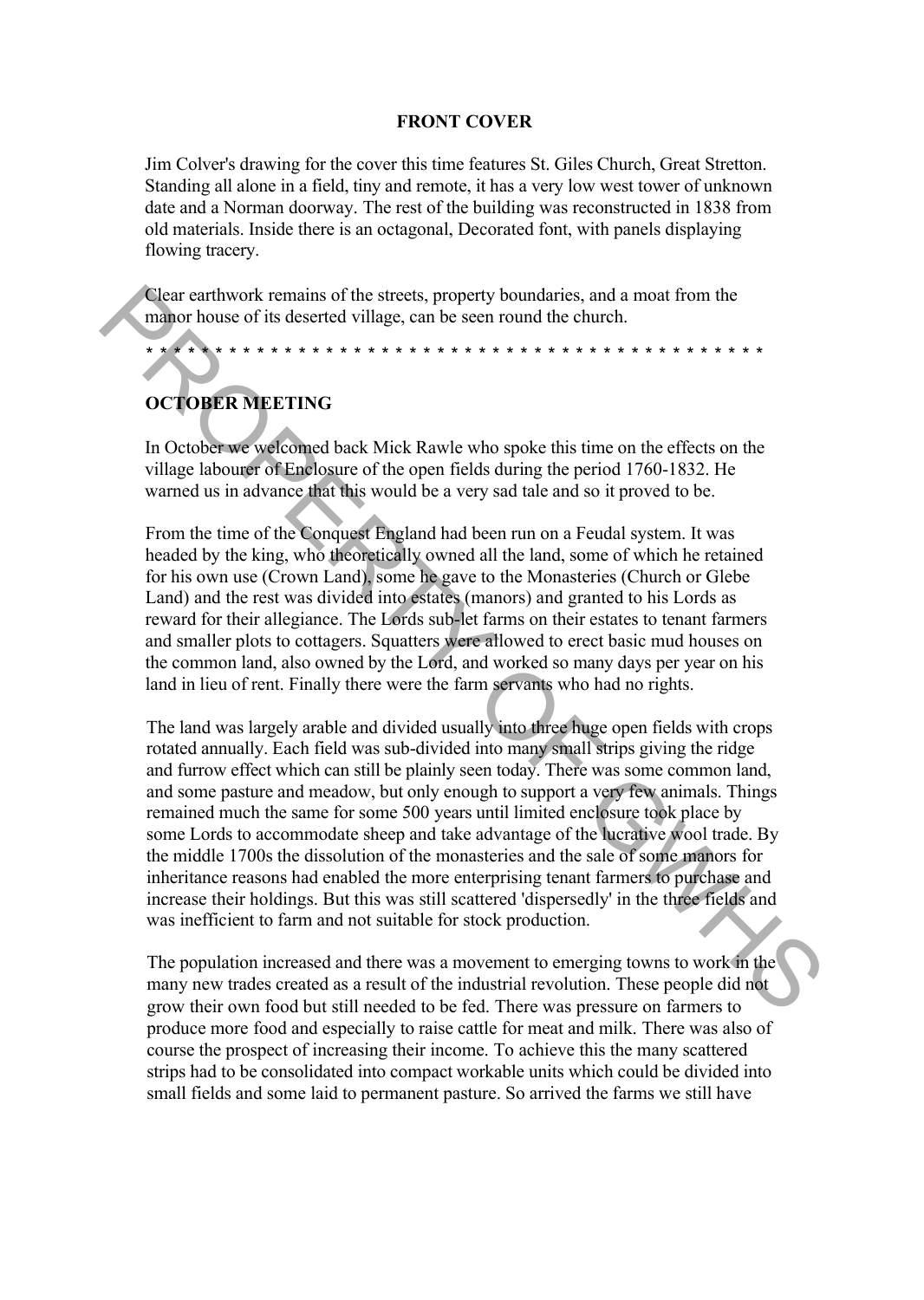#### today.

Enclosure of a Parish had to be authorised by an Act of Parliament which was granted by the wishes of the owners of the majority of the land; not the majority of the owners. Thus the biggest landowners with the most to gain but often under a quarter of the total number of people affected could push this through while the majority with the most to lose could do nothing about it. The latter's share often not being large enough to be viable without the right to use of the common land). As to those who owned nothing their homes and subsistence existence disappeared and whole families were displaced to take their chance elsewhere.

In some parts of the country civil unrest occurred, notably the swing Riots in 1830 near Canterbury, when threshing machines were destroyed and hay ricks fired. Some attempts were made to help the poor when parishes supplemented low wages with an allowance related to the prevailing price of bread. This became known as the Speenhamland System after the place of that name in Berkshire where it was first introduced.

Mick was warmly thanked by the Chairman, Edna Taylor, for a most interesting talk.

# **NOVEMBER MEETING**

This month we welcomed Stewart Warburton and Tony Pickering who gave a joint presentation on the history of the bicycle. They explained there is no actual invention date or person, more a gradual development over time.

The earliest attempt was the dandy or hobby horse demonstrated by a German inventor in 1818. The rider sat astride a two wheeled vehicle similar in appearance to the modern cycle and propelled himself forward by pushing first one foot, then the other, along the ground. A young Scottish blacksmith then fitted cranks to the axle of the rear wheel and operated them with his feet by means of two long levers. This enabled him to ride without putting his feet of the ground. A German mechanic fitted pedals to the front wheel and a Frenchman made the front wheel larger than the rear to increase speed. This became known as the 'Boneshaker' which later developed into the 'Penny Farthing'. Folging their homes and subsistence existence disappeared and whole families were<br>displaced to take their chance elsewhere.<br>In some parts of the country civil unrest occurred, notably the swing Riots in 1830<br>Incar Cameleth

Around 1885 a Coventry engineer James K Starkey invented the safety bicycle which was approximately what we know today with cranks and pedals in the centre and the transmission of the leg power by chain to the back wheel. A Frenchman put the axles of the wheels on tiny steel balls to reduce friction which made free-wheeling possible and two Englishmen invented the variable gear, while a Scottish veterinary surgeon, John Boyd Dunlop, added the pneumatic tyre.

In England, Coventry became a huge cycle manufacturing centre with many factories. The above James Starkey and his friend and business partner William Ffillman (who later progressed to motor cars) were great developers of the 'Boneshaker' and patented the first 'Penny Farthing' in 1875. They also manufactured nuts & bolts,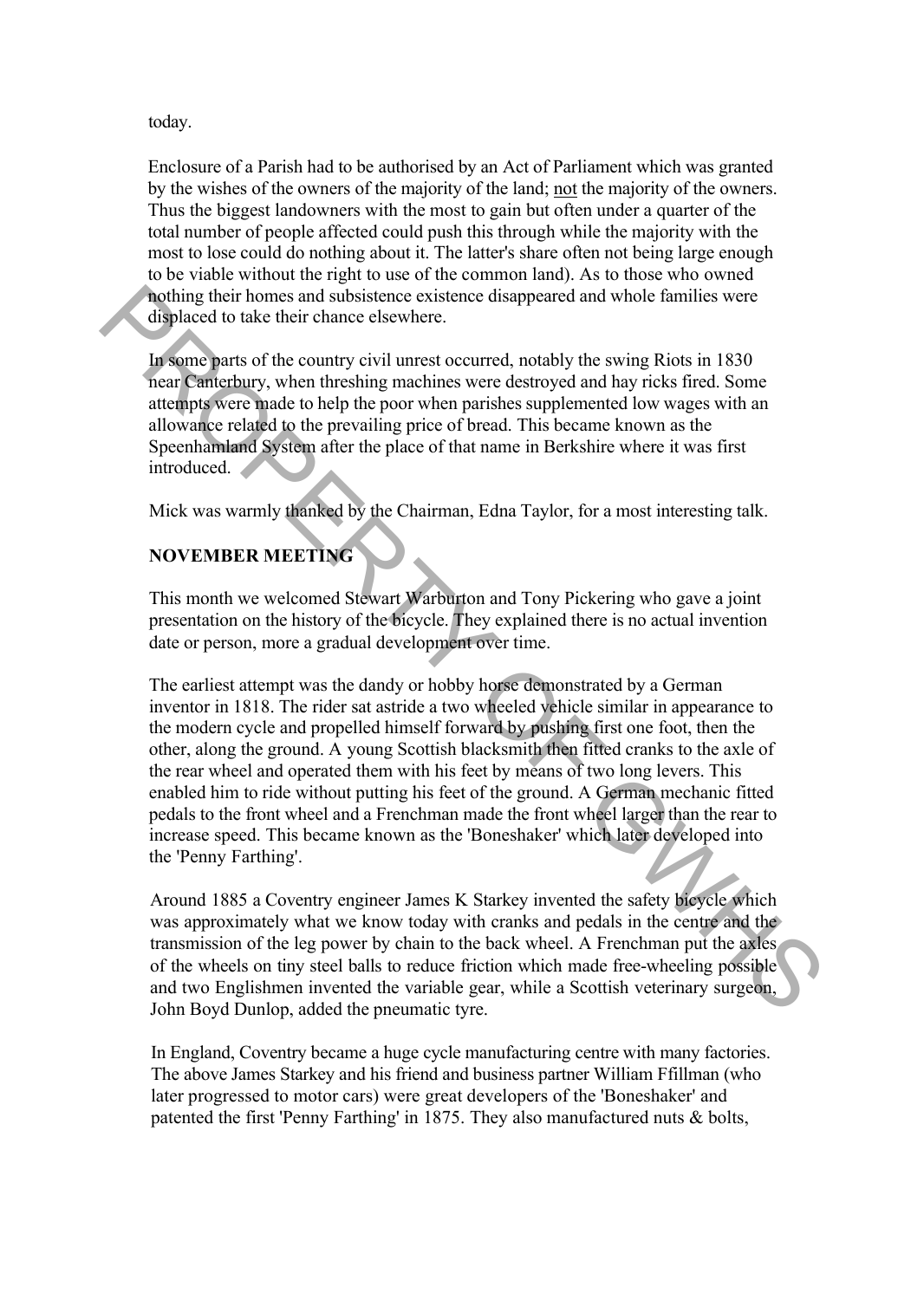bearings, roller skates and sewing machines. Another partner was Leicester born William Henry Herbert whose younger brother Alfred also moved to Coventry and started his massive machine tool company making spanners etc. for bicycles. In Leicester, Henry Curry of Belgrave Gate was a local cycle maker whose company evolved into the Curries Electrical Stores we have today.

Tony and Stewart are both leading members of the Desford Land Pedallers. A large group of enthusiasts who dress in period costume and have great fun in the summer riding their vintage cycles both here and abroad. Two other members of this group joined the audience and showed a really wide photograph of a 'Penny Farthing' stack they joined which qualified for the Guiness Book of Records.

The Pedallers were given a warm vote of thanks by the Chairman, Edna Taylor.

# **DECEMBER MEETING**

The Christmas Social followed a tried and tested format which still seems to work well.

Edna's picture quiz again proved a good way to start the evening off, with Ruth Granger emerging as the winner. We then divided into groups to tackle some rather taxing questions on the history of Market Harborough. Edna's team came out as worthy winners of this, but not without having to suffer some light hearted comments about their perceived advantage in sitting nearest the table with the questions on!

There followed an excellent supper by Annie's Patisserie, our usual caterer not being available this year. After this there was a basketful of wrapped presents to raffle before the evening came to an end at approx. 9.45p.m.

#### **JANUARY MEETING**

The booked speaker, Linda Hotchkiss, was forced to cancel at short notice, but Blue Badge Guide, Virginia Wright, due to visit us in March very kindly agreed to come this month instead. Her talk with slides on Leicester's Oddities was truly fascinating. Naturally we were already aware of some things but it is very doubtful if anyone present knew of all the unusual, quirky things she explained to us.

There were many examples, notably, on the ground: a cross to mark the site of the old High Cross in Highcross Street, an engraved plaque at the top of Cank Street for the Cank Well, Parish boundary signs for Knighton opposite Homebase on Welford Road and St. Margarets at the top of Evington Footpath, and a milepost near Belgrave Island to the right of the former Parr's shop. Toting their virtuale eyedes both here and abroad. Two other members of this group<br>injoined the audience and showed a really wide photograph of a Pemy Farthing' stack<br>they ioned which qualified for the Guiness Book of Reco

On buildings: a bust of Jesus on the Secular Hall, emblems of Empire on the former Singer Building, friezes depicting the original use of a fur shop, Morley's Drapers, Butler's Chemists and an 'all comers welcome' lodging house.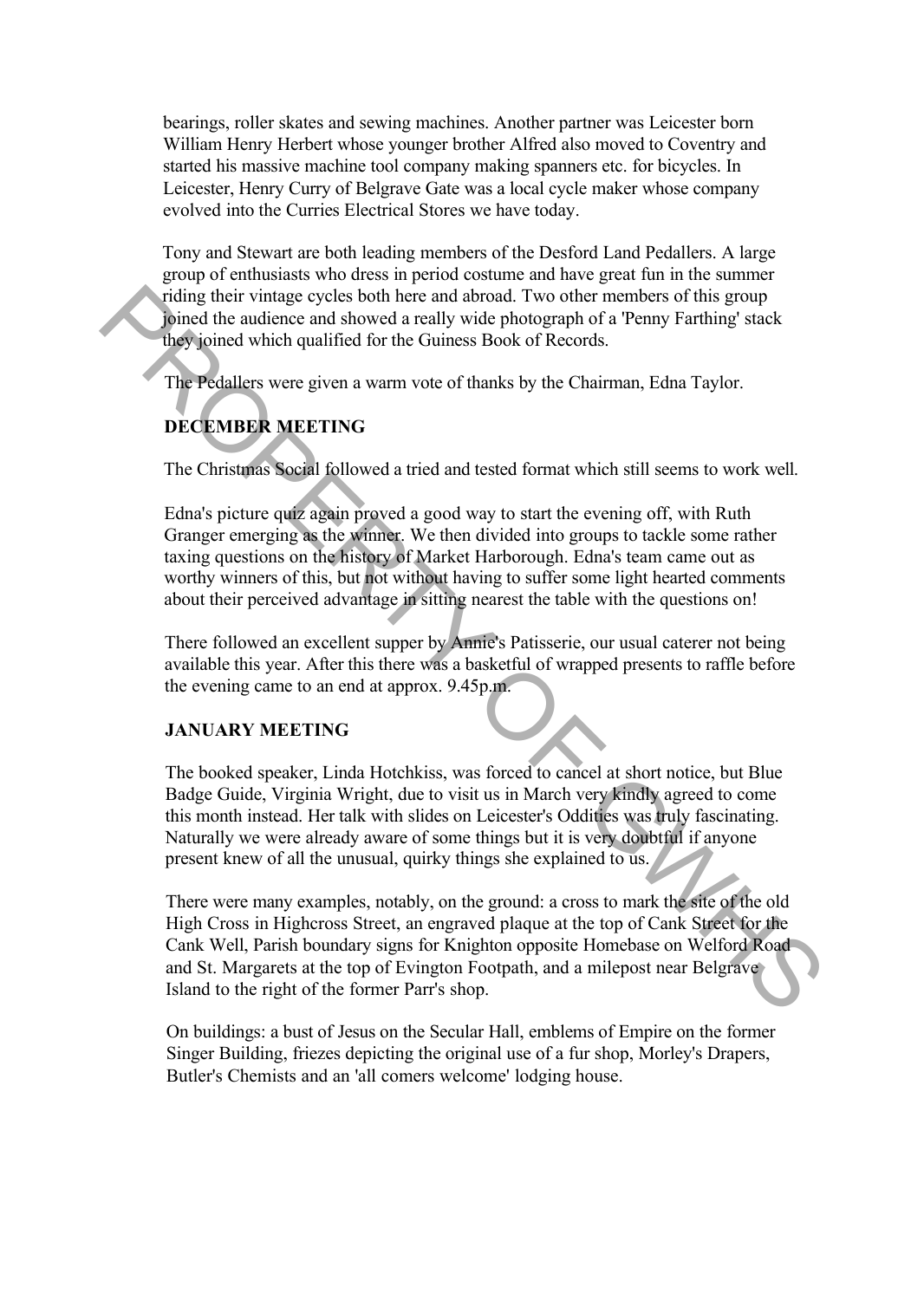Pubs with strange associations such as: the Damask Rose and 4d. annual rent due for the Crown & Thistle (O.Neills), name of Durham Ox after a celebrated 27 cwt beast and evidence of the avoidance of Window Tax at the Globe.

Also included was Lord's Place, built 1569 in High Street by the Earl of Huntingdon, and the connection to his descendant in Australia who some say should be our rightful sovereign. This led on to mention of the unhappy fate which befell a surprising number of royal people who had stayed overnight in Leicester.

Much research has been carried out by Virginia but two of her oddities at present elude her. The stone carving of a Wyvern on the wall of a building in Northampton Street and an owl perched atop a gable in Market Street.

Edna Taylor thanked the speaker for a really interesting evening, adding that she feared we should all now be more liable to accidents as we searched here and there for these interesting remnants of the past.

# # \* # # \* # \* # # # \* \* \* \* # \* # \* # # # \* \* \* # \* \* \* \* # # \* \* \* # # # \* # \* \* \* # \*

# **FOLLOW-UP FROM THE LAST BULLETIN**

# **LANCASTER CRASH**

A search at the National Archives (PRO) Kew, by a researcher who specialises in RAF records has failed to find anything relating to an investigation into this accident. Unfortunately, therefore, it seems unlikely we shall find out anymore about the cause.

An interesting letter has been received from Duncan Lucas with a sequel to the story. He says:-

'Whilst working at Greens Norton near Towcester in 1960s a man came up to me, pointed to my lorry with its Wigston Magna address and in broken Polish/English asked, "Is there a pub called the Bell Inn there?" I replied "Yes, why." and his tale flowed.

"I am Polish and was part of an air crew due to take off one morning, I was ill and another took my place. My name is common in Poland like your Smith." "Midday I felt better and on walking out of the billet men shouted that I was dead, my name had just been posted up as killed! So in the back of a lorry we rushed off to this place called Wigston Magna. There I saw bits and pieces of my friends and realised I was nearly one of them." Much research has been carried out by Virginia but two of her oddities at present<br>
elude her. The stone carving of a Wyvern on the wall of a building in Northampton<br>
Sirect and an owl perched atop a gable in Market Strett

"We went into the Bell Inn. My friends had to put we into the lorry for the trip back, I don't remember it."

"I could have died there." he repeated.

"So could I." was my response. "I was ill that day too."

'Usually I biked down with Mr. Allsop who lived in Northfield Avenue. I worked at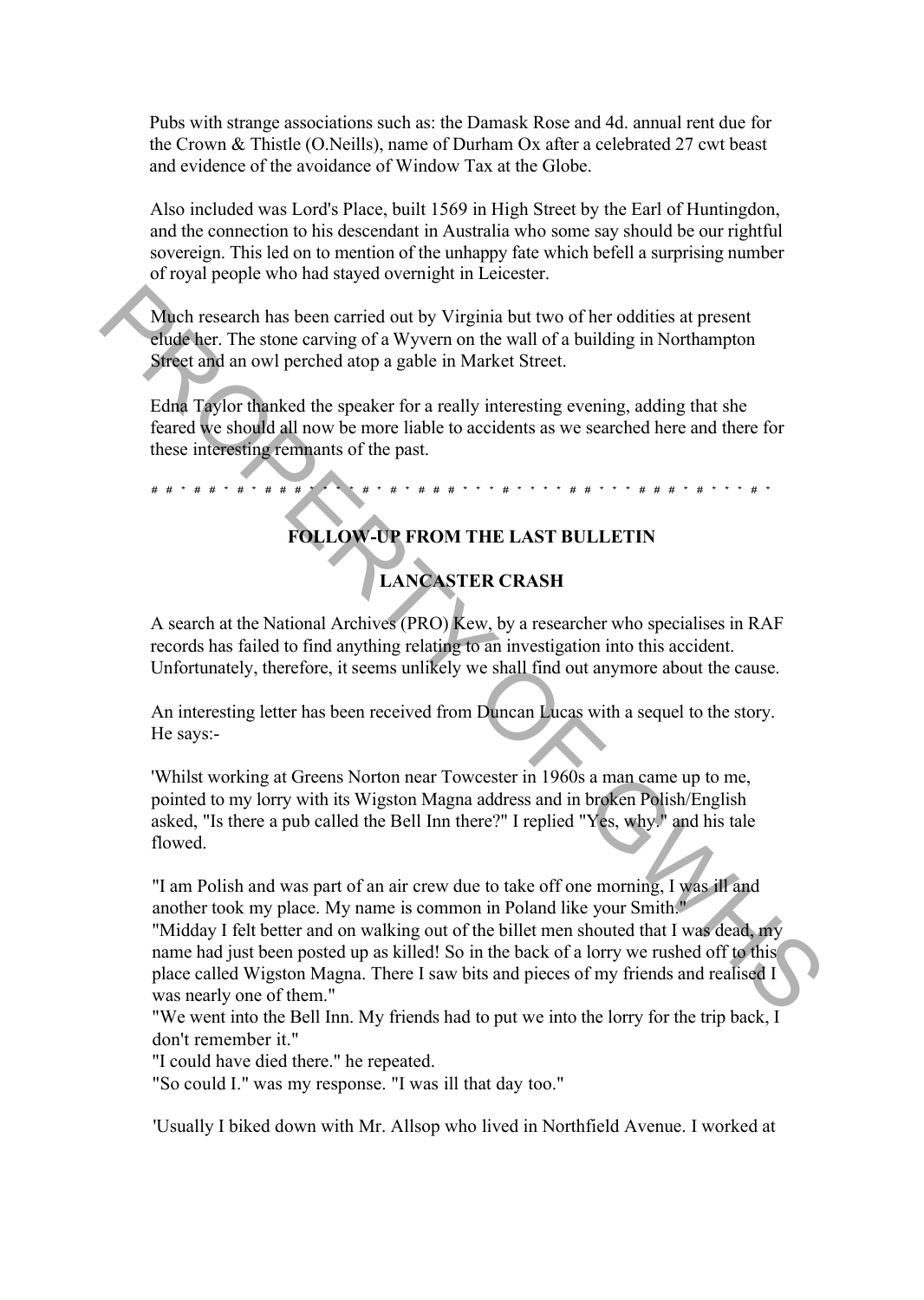Goldhill Lodge by the Railway Bridge. Mr. Allsop was thrown against the wall and died of a heart attack some months later.

'When my company felled a dead Beech tree some years ago we recovered a part of the Lancaster from the upper branches. When the Wigston Folk Museum moved to Hallaton it was presented to the Bell Cote School. I still have a small gear wheel from the crash. It was given to me by Mrs. John Handley.'

#### **THE STAND UP BENEFIT CLUB**

Duncan's letter also remarked on the allotment land this society owned. He has seen the deeds and confirms Stanhope Road was built on these allotments. The name Stanhope would probably have been taken from the deeds. This is a common practice with developers to choose street names based on the names of previous owners of the land. Or it could be based on oral tradition. It seems though there has been a misunderstanding! Both when written or spoken it is easy to see how Stand Up has been mistaken for Stanhope. Especially as Stand Up is not an obvious option. **THE STAND UP ERISEFIT CLUB**<br>
Dimean's letter also remarked on the allotment land this society owned. He has seen<br>
the deeds and confirms Stanhope Road was built on these allotments. The name<br>
Stanhope Woold probably have

It is unlikely, though, that the residents of Stanhope Road would be too keen on the idea of changing back to the 'correct' version!

# **WIGSTON GRANGE**

It is 50 years since we came to live in Wigston. Dennis and I, Yorkshire born and bred, moved here to take up teaching posts in Wigston schools. We had both taught for a few years in Yorkshire, but in those days Leicestershire was thought to be in the forefront of educational development, building schools such as Abington and Guthlaxton to work out new educational theories. We would stay for 2 or 3 years to try them out, so we thought.

Wigston was expanding and it was easy enough to get a new house. We went to live on the Grange estate. There was a Grange Road and a Grangeway Road, and the building firm of Drury occupied the Grange as its headquarters.

I thought it a handsome building with its buff coloured bricks and large bay windows and porch, a touch of Regency perhaps. It stands in its own grounds at the top of the hill that marks the island of sand and gravel, brought by ice sheets, on which Wigston stands. I have a map dated 1959 and drawn at 6 inches to the mile, that shows the Grange in an orchard with a well marked nearby, and sand pits are shown to either side of the main road to Leicester. Anne Brown who has lived for most of her life in a house opposite the Grange, remembers how she and her brothers used to play in these sand pits and in the fields near the Grange, but doesn't recall anything about the people who lived there. Similarly, Richard Carter remembered the sand hills, and how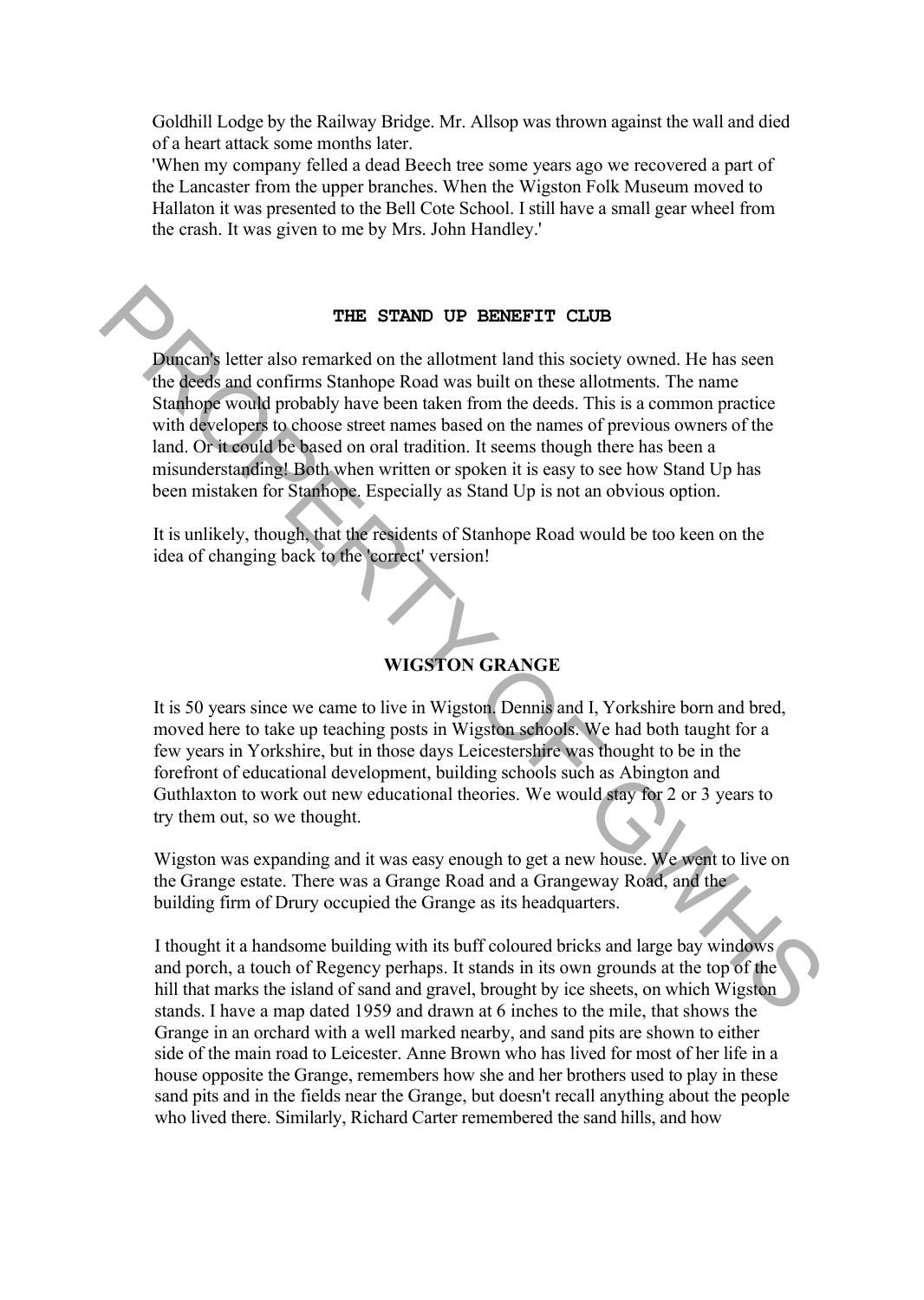his uncle used to pasture cattle and farm fields where Penney Close is, down towards the Grange, but does not remember who lived there.

Very little has been written about this house, and it almost seems that Wigston did not recognise it as belonging to the village at all, though it is within the parish boundary. Perhaps it was felt that it looked towards Leicester more than Wigston and it seems this was the case.

When I asked Brian Bilson if he knew anything of the house, he helpfully produced maps and directories of commercial information, and what follows has been a collaborative effort.

The earliest sight of the Grange is on Greenwood's map, drawn at a scale of 1 inch to the mile, actually surveyed in 1825 and corrected to 1830. It would have been very new then as according to Malcolm Elliott in *Leicester - A Pictorial History* it was built in 1823. A document at Leics R O dated 1825 concerns a John Burgess who is described as formerly of Groby Lodge now of Wigston Grange, so he is likely to have been the builder. In *Pigot 's Directory of 1838,* a Thomas Burgess is recorded as living at Wigston Grange. Thus began a long connection between the house and the Burgess family that was to go on until about 1877. There is not space here to write about every member of the family, but one or two can be picked out, and what is noticeable is that they nearly all were connected with the Leicester wool trade.

The most famous Burgess was Edward, described by Malcolm Elliott as civic architect of Victorian Leicester. He was the fourth son of Alfred and Elizabeth Burgess, who had lived at the Grange up to a few years before Edward's birth in 1847. Alfred was a woolstapler, a dealer in wool for the hosiery trade which was Leicester's most important industry. He and his family belonged to the Quaker Meeting, together with the Ellis family to whom they were closely related. Edward, the architect, drew up plans for a new Meeting House. He went on to design Charnwood Street Board School and became the official architect to the Leicester School Board. Thereafter he designed 5 more board schools, Desford Industrial School, Albert Coffee House and the hall of residence which had been the home of G H Ellis on Ratcliffe Road. When lasked Brian Bilson if the knew anything of the house, he helpfully produced<br>
maps und directories of commercial information, and what follows has been a<br>
collaborative effort.<br>
The earliest sight of the Grange is on

It is interesting to see from the different directories how the Burgess family moved on from being wool traders to worsted spinners, then the hosiery trade itself by the 1870s, but they all lived at the Grange, "a mansion of considerably beauty with extensive grounds and commanding a view of the surrounding scenery", says the *Hagar & Co Directory of 1849.* Their factories were in various places, but usually Belvoir Street, Bath Lane and Friars Causeway.

By 7577, *Whites Directory* notes Hannah and Mary Ann Burgess in connection with the Belvoir Street factory, but their private address in now New Walk. Someone called A E Tyler now lives at the Grange, and he has a boot and shoe factory on Belvoir Street. The Burgess connection with the Grange is at an end, but we have Burgess Street to remind us of it.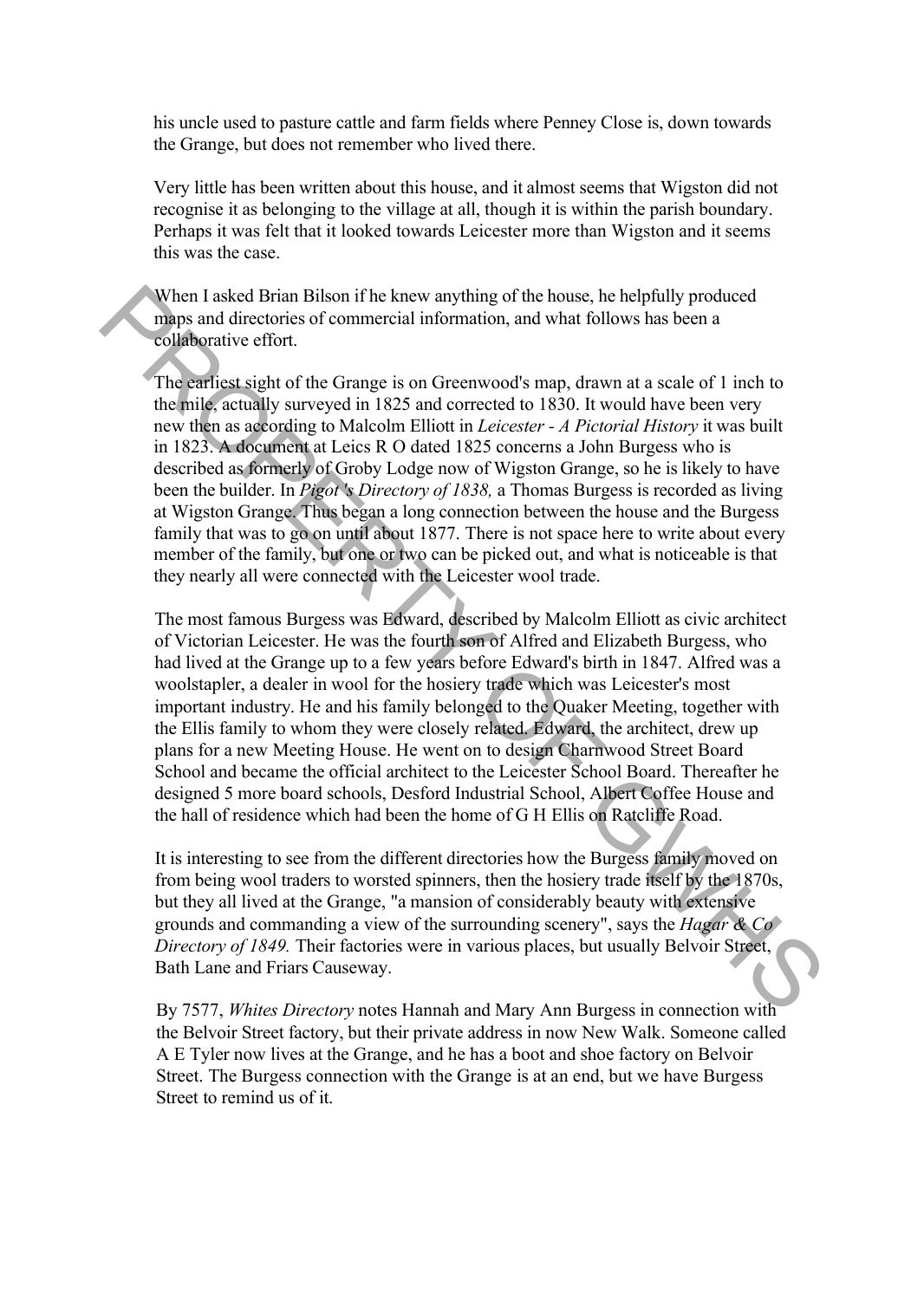By 1891, A E Tyler has moved to Cossington Hall, and there is no mention of who lived at the Grange, until the *1895/6 Wright's Directories* list a Miss Harriet Johnson as residing there. The 7976 *Kelly's Directory* has an entry that Albert Edward Hill lives there and has a factory in Bell Street, Wigston, where Sainsbury's shop is now. This turns out to be the grandfather of Shirley Muggleton, one of our members, and she has been kind enough to tell me a little about him.

He is known as A E in the family and was born in 1870, married Kathleen Clara from Spilsby in Lincolnshire in 1892, and owned a framework knitting factory in 1916. In 1924 he went to live in Market Harborough and he died in 1934. Shirley's mother was born in Granville Road in 1907 and remembered living in the Grange. When Shirley's husband installed telephones in the Grange in 1984, she had the opportunity to look round again, but simply could not bring herself to enter the house.

Shirley and her sister Joan are researching their family history, and would be grateful to hear from anyone who has any knowledge of the Grange at that time. They have given me the photograph shown with this article of the front of the Grange in 1920, with A E near the porch, Shirley's mother near the car and A E's second wife. After Shirley's family left the Grange, the next resident, according to *Kelly's Directory of 1928,* is James George Escott, Manager of the Phoenix Assurance Co., followed by Francis Greenwood of the London Guarantee & Accident Co., noted in the same *Directories in 1936 and 1941.* Wealth appeared to be passing from the manufacturers to the service sector, in tune with the times. It also could be that the development of Wigston after the war years, with its Drury and Jelson housing estates on the north side, might have made the area seem less exclusive to the older families. **Shite** by Lincolnshire in 1892, and owned a framework knitting factory in 1916. In<br>1924 by went to live in Market Harborough and he died in 1934. Shirley's molet was<br>bein in Granville Road in 1907 and remembered living i

Since Drury the builder moved from the Grange it has had several firms using it as their main offices, such as P D Design Corporation Ltd. Although this has led to extra brick built premises being built at the back of the house, at least it has saved the building from being demolished. If only something like that could have saved Wigston Hall, which used to stand where Elizabeth Court flats are. Perhaps we are learning at last to preserve our building heritage.

A last sentence has to be added. I said at the beginning that we thought we would stay in Wigston for a few years. Well, we stayed a good deal longer than that, and thank you to the people of Wigston for making us so welcome that we wanted to stay and bring up our family here.

Edna Taylor

Sources: Brian Bilson's commercial directories and maps, *In the Steps of Edward Burgess* and *Leicester - A Pictorial History* both by Malcolm Elliott, members of the society's reminiscences, Leics R O DE/3115/30/32.

As Edna has said this is a collaborative effort can I add a bit too!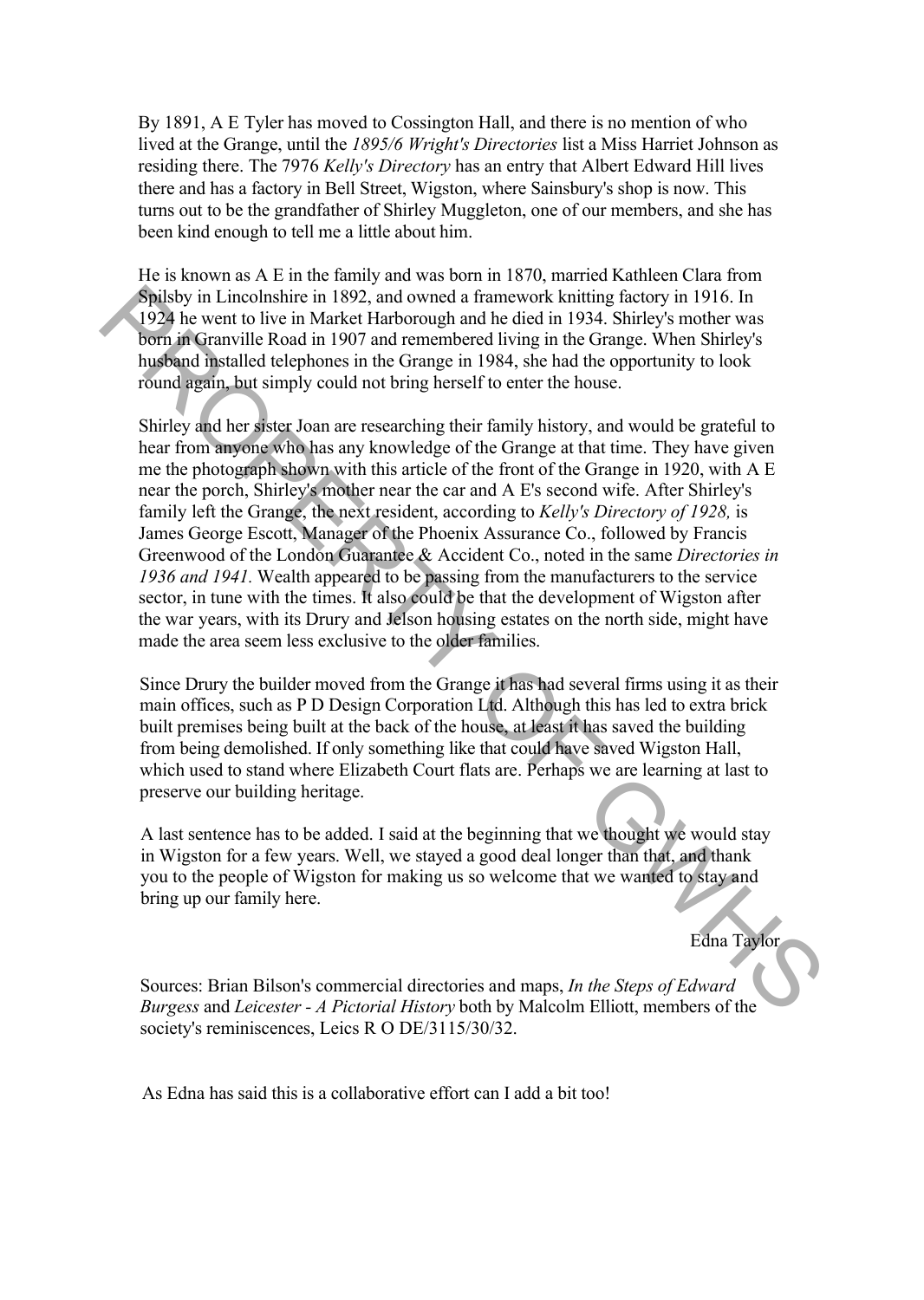There is a sale catalogue for the Grange Estate at Leics. R O (3D42/M33/3) dated June 1875. This would presumably be when the Burgess family sold it following the death of Thomas Burgess in 1874. The Grange and 94.25 acres of land were offered in two lots. The entire estate was situated on the east side of Leicester Road, the house and the 40.5 acres surrounding it, and up towards the present traffic island, forming Lot 1, and the 54 acres further towards Leicester forming Lot 2. All continued as agricultural land for many years with Lot 1 eventually be laid out to form the Eastway Road area while Lot 2 formed the Grange and Grangeway Road parts. By August 1929 a builder, C W Hartshorn Ltd, was conveying the first group of houses within Grangeway Road to their new owners. One of the covenants was that the purchasers should maintain good and substantial cattle proof fences along the boundaries!

During the early part of WWI the Grange was used as a home for Belgian refugees. It is presently the H O of the Institute of Occupational Safety & Health.

Tricia Berry

Sources: Sale Catalogue - LRO 3D42/M33/3, Grangeway Road deeds in private hands, Belgian Refugees ?? Cannot recall the source at time of writing!



The Grange in 1990s - photo by Katherine Taylor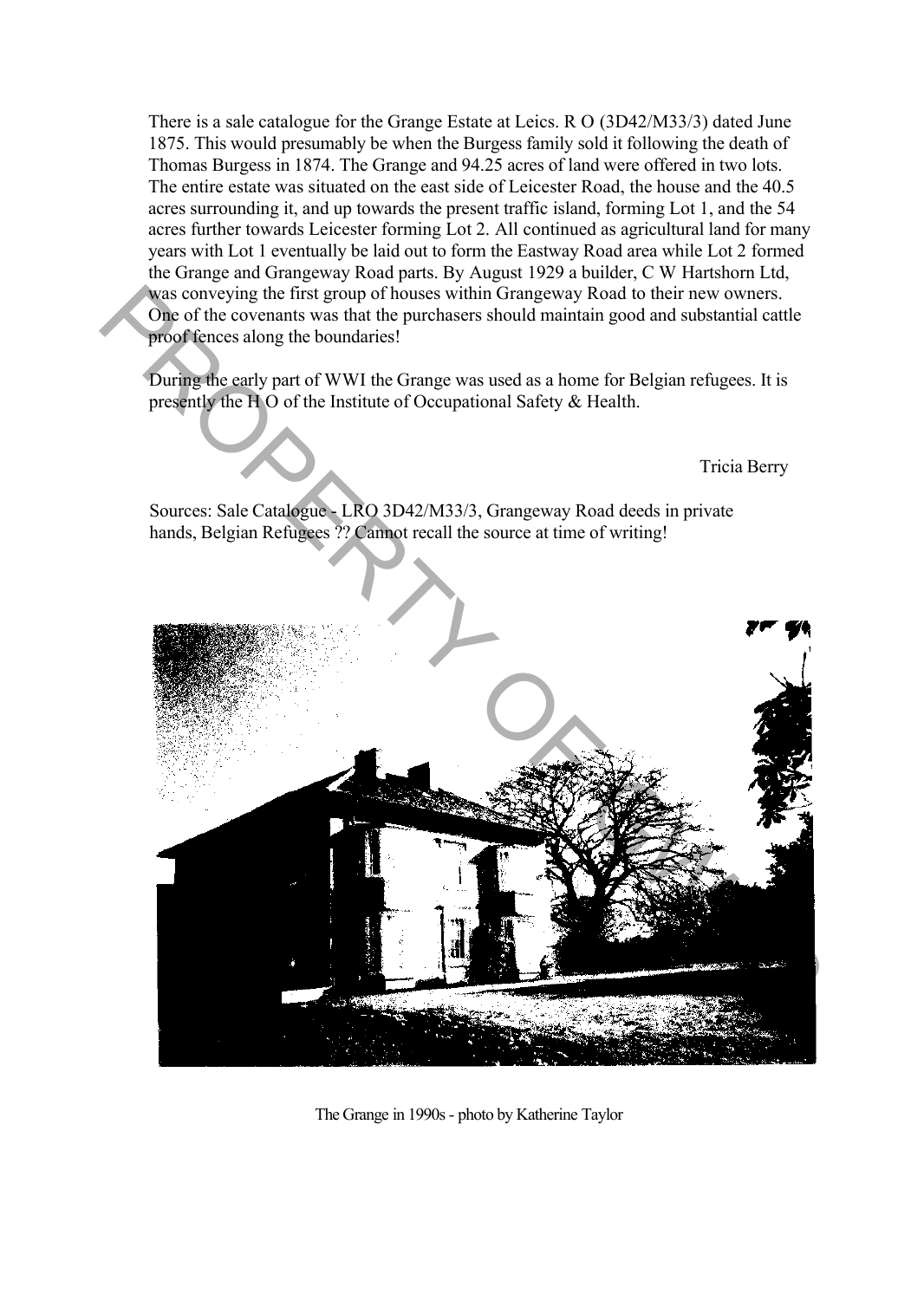

Albert Edward Hill & family outside the Grange in 1920

# **WIGSTON CO-OPERATIVE SOCIETY**

The Co-op movement has its roots in the North of England where in 1844, during the 'Hungry Forties,' a group of people opened the first co-operative shop in Rochdale. They became known, appropriately, as the Rochdale pioneers. Prior to this, by 1829, there had been other similar, but less well documented, groups centred around Liverpool, Manchester and London.

A revolt against the 'truck' system of payment of wages was one of the great driving forces of these early endeavours. This shocking practice was where earnings were paid in kind, or tokens which could only be redeemed at certain shops, often owned by the same employer! This resulted in people being denied choice and forced to make their purchases at inflated prices. After the passing of the Truck Act in 1831, which made this illegal, the revolt grew even stronger because the Act was difficult to enforce.

The co-operative idea soon spread round the larger towns in the country, the Leicester one being founded in 1860. In 1863 an umbrella organisation the Co-operative Wholesale Society Ltd. was founded, but named at that time, the North of England Co-operative Wholesale Industrial Provident Society Ltd. Initially it operated from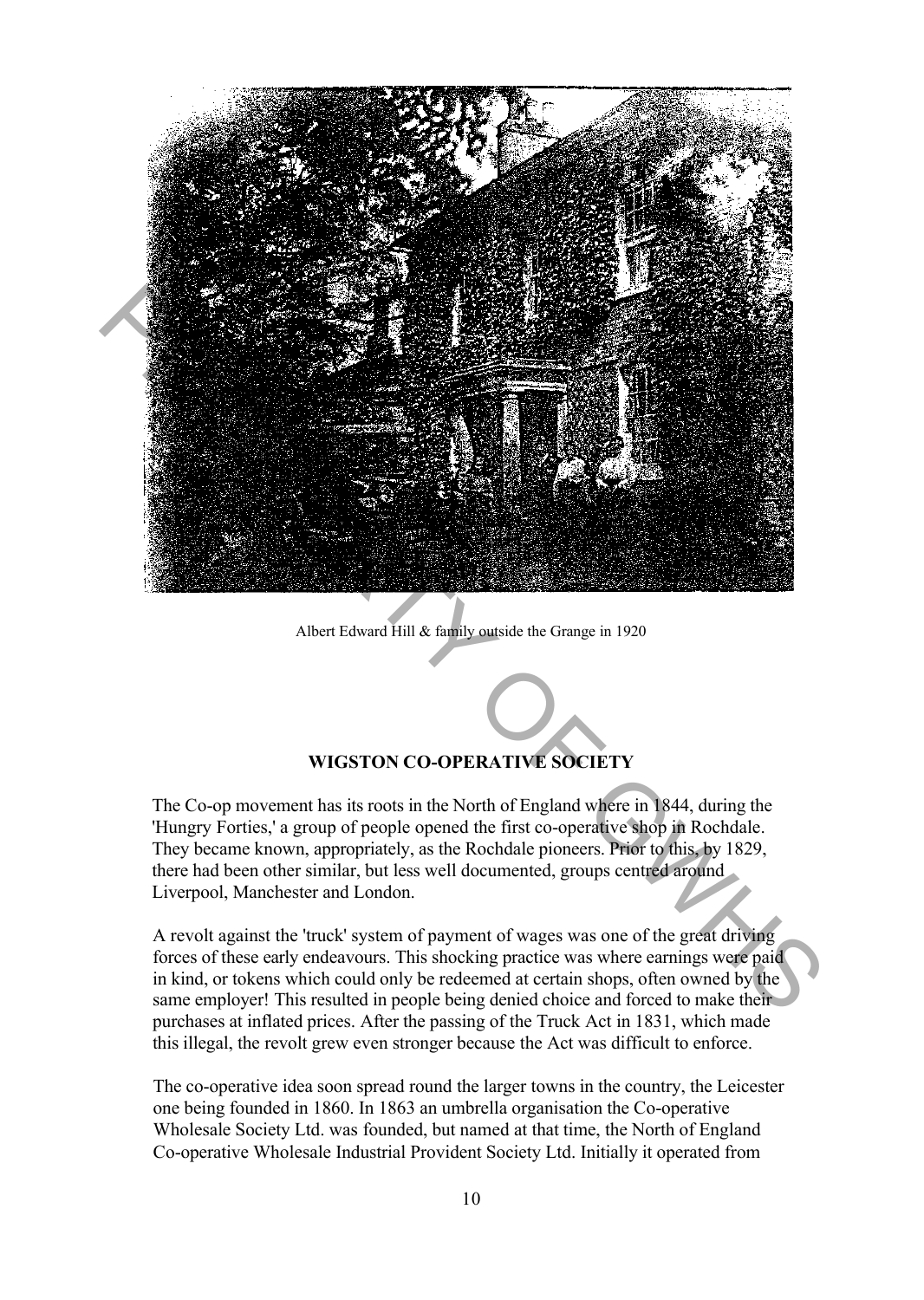rented premises but by 1869 was in a position to build its own head quarters at Balloon Street, Manchester. This is still the Head Quarters of the C W S today.

The society, nationally, developed into a huge organisation. As well as the familiar shops, there was progress into manufacturing, farming and the service industries. Businesses were opened for the supply of hosiery, boots  $\&$  shoes, pottery, soap, clothing, printing, farming, tea plantation, flour mills, banking, insurance, land & buildings societies, travel, education and laundry. All appeared to prosper except for some reason the flour mills some of which failed and caused a drain on the assets of all member societies.

The Wigston Co-operative Society was started on 9/9/1867 when the Parish Crier announced there was to be a meeting in Brick Kiln Close (on the corner of Welford Road & Moat Street) to discuss ways and means of raising the money to bring cooperation to the area. Twenty nine members were enrolled and a deputation appointed to seek advice from Leicester, Fleckney and Great Glen Societies. One of these 29 people was John Wignall the great grandfather of our member Bob Wignall. Small sums of money were collected weekly until four months later £20 had been contributed and a small shop on Leicester Road was rented and stocked chiefly with main food commodities such as sugar, flour, lard etc. It opened for business 4/1/1868 and was staffed by committee men in their spare time during evenings. So successful was this fledgling enterprise that stocks were sold out in the first three evenings, but were speedily replaced. During the first quarter £330 5s Od was taken and a dividend paid of Is 2d in the pound. As the business expanded full time staff were engaged and the time had come to look for larger premises. This came about in 1873 with a move to a purpose built shop and bakery in Bell Street. *Whites Directory 1877* describes it as a grocers, drapers, shoe & hardware dealers with Henry William Ball as storekeeper. some resources to the flour and cased a drain on the assets of all<br>smelther societies.<br>The Wigslon Co-operative Society was started on 9971867 when the Parish Crier<br>amounted there was to be a meeting in Brick Kiln Close (

By 1892 a butchers shop with offices and committee room over had been built in Long Street with John Bramley as the manager. The Bell Street shop was now managed by James Parsons and a further branch had been opened in Moat Street, managed by James Whyatt. While in South Wigston a grocers shop was opened in Blaby Road managed by William Broughton and Tom Johnson was agent of the Coal Wharf at the Station.

One of the biggest ventures came in 1896 with the purchase of Fullwell Farm, and the development of Central Avenue. The road was laid out and 10 houses built on each side for the Society as an investment, the remaining plots being sold to members for their own housing needs. The farm house survives on Long Street/Central Avenue corner and is used as a surgery by a veterinary practice. In 1910 the prestigious building on the other Long Street/Central Avenue corner was erected. This was the greatest capital commitment to date and was only allowed to go forward after a Special Members' Meeting and a hard fight by the progressive committeemen. It was more a department store and sold drapery  $\&$  soft furnishings, shoes, ladies outfits  $\&$ mantles & children's clothes. Above were offices and the Co-operative Hall, scene of many concerts, dances and lectures etc.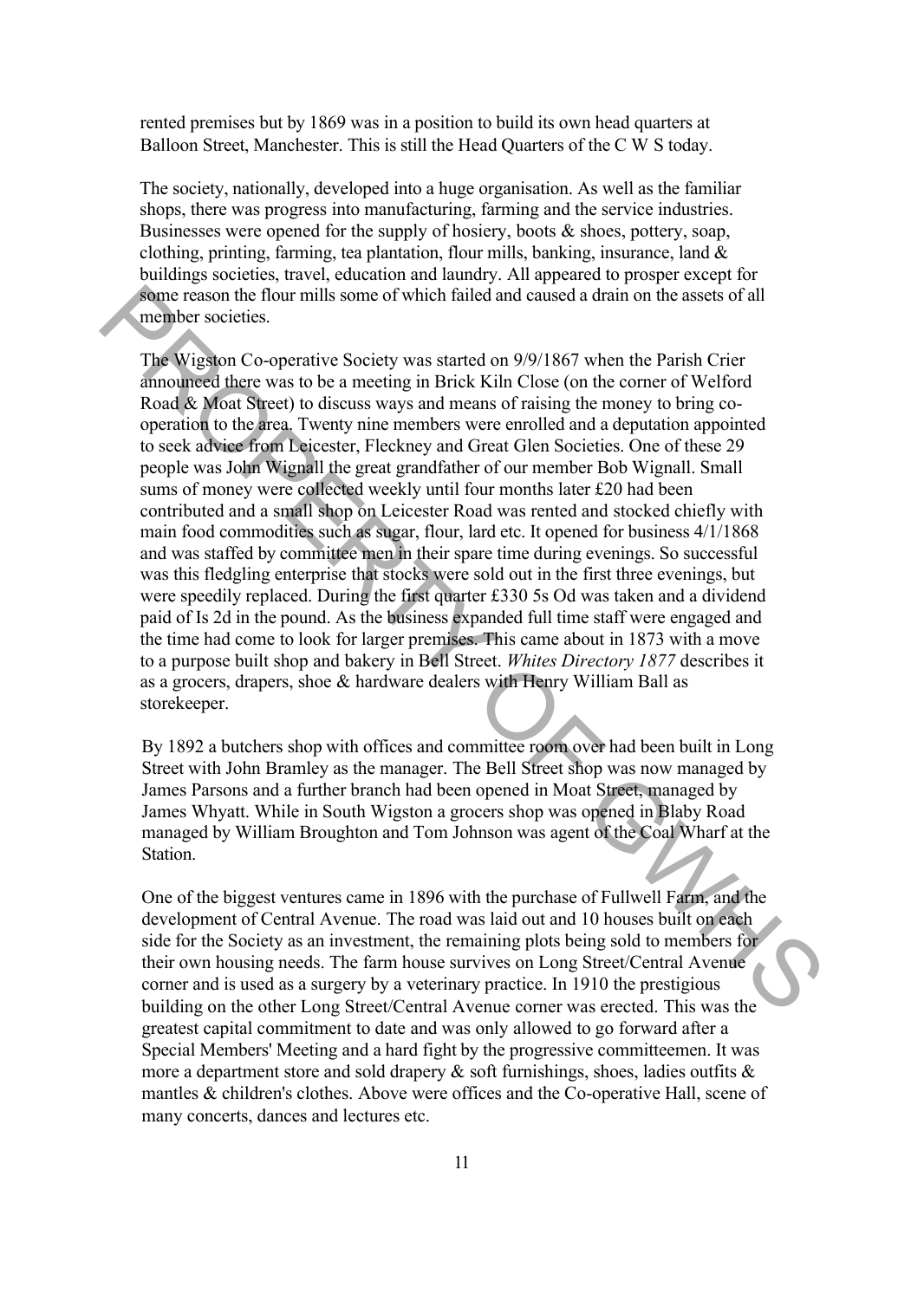Rectory Farm with farmhouse to the rear of All Saints Church was purchased in 1919 and the retail milk business expanded. By 1925 an additional branch had been opened at 25 Bull Head Street.

In 1936 Wilson Walker was the general manager of the Wigston area. More branches had been added at Wigston Fields and Dunton Street, South Wigston, and also at Arnesby. The group were then described as grocers, bakers, butchers, drapers, hairdressers, boot & shoe makers, dealers & repairers, hardware & coal & coke merchants, fish mongers, greengrocers, & dairy & general fanners. In 1939 the first model dairy was built in Bushloe End and pasteurized milk supplied to members.

Another very important part of the Co-op locally but possibly not run as part of the Wigston Society was Wigston Hosiers in Paddock Street. This was started in 1899 and William Broughton was appointed secretary. Mr. Fred Boulter father of W E Boulter VC was general manager for many years.

Progress meetings of the Wigston Society were held quarterly and often the proceedings were reported in the press. The fourth meeting when the Society had been trading for one year appeared in the 30/1/1869 issue of the Leicester Chronicle & Leicestershire Mercury:-

*The fourth quarterly financial statement of accounts of the Great Wigston Industrial Provident Society (Ltd)....has recently been printed &. circulated. We learn that the committee in reviewing the affairs....ending 4/1/1869 are glad to state that the society is satisfactorily progressing, leaving no doubt.... that the Society is firmly established. It commenced in January 1868 with 29 members & a capital of Ä20, during the years the members have increased to 77, the capital to Ä191 Os Od, and the business transacted to Ä1639 3s Od. & the profits paid as dividends to members & non members, interest on capital etc, amount to £94 15s 21/4d. The benefits from members purchasing their goods at the stores cannot be more forcibly illustrated than by citing a few of the dividends to members for the year, as much as Ä3 4s 6d, Ä2 11s 7d, Ä2 10s 101/2d....& similar sums, have been paid to many....By allowing these dividends to remain in the society at 5% interest (the committee suggest) members may find great benefit by withdrawing them is cases of sudden distress. This is true co-operation which it is in the interest & duty of every working man to forward.* model dairy was built in Busible End and pasteurized infilmers. In 1939 the irreduction<br>
model dairy was built in Busible End and pasteurized in the supplied to members.<br>
Another serv important part of the Co-to locally b

In the same paper on 22/1/1887 after 19 years trading the report said:-

*The quarterly meeting of this society was held at the committee room, Long Street....Mr J Wignall, secretary, read the committee's report, which stated that the sales for the quarter amounted to Ä3207 4s 4d, being an increase over the previous quarter of Ä176 7s ll/2d....the present number [of members] is 488. The net profits would allow a dividend of l/10d in the Ä on grocery & also Is lOd on meat checks, with Ä30 for reduction of property, Ä10 for reduction of fixed stock, & Ä10 for reserved fund. The amount of share capital during the quarter deposited was Ä264*